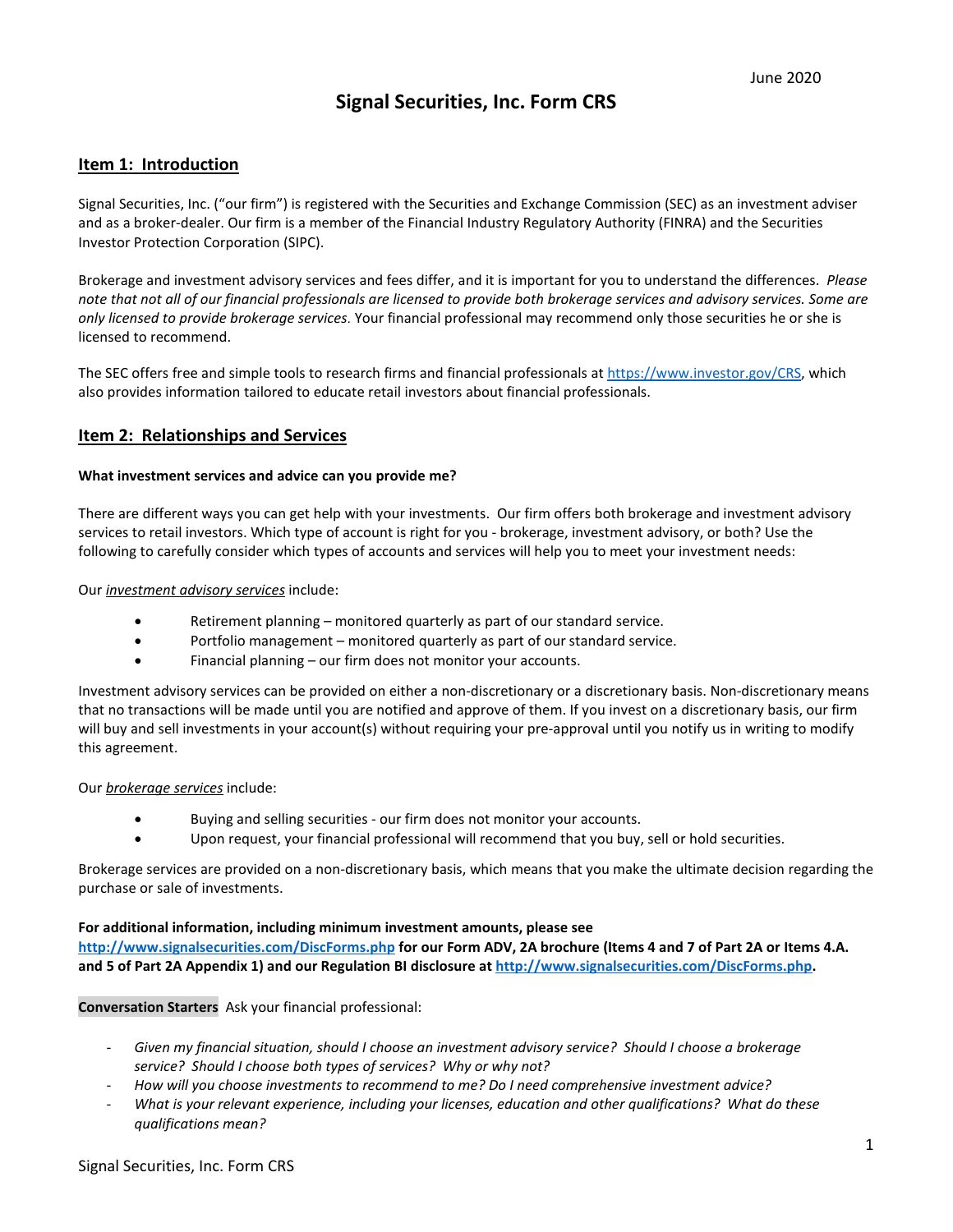# **Item 3: Fees, Costs, Conflicts and Standard of Conflict**

## **What fees will I pay?**

The fees that you will pay depend on whether you choose brokerage services or investment advisory services as illustrated in the following table. Each of these fees is detailed below.

| <b>Type of Fee</b>               | <b>Brokerage Services</b> | <b>Advisory Services</b> |
|----------------------------------|---------------------------|--------------------------|
| Commissions/Mark-ups/Mark-       | Yes                       | Varies*                  |
| downs                            |                           |                          |
| Mutual Fund Loads and Contingent | Yes                       | No                       |
| Deferred Sales Charges           |                           |                          |
| Mutual Fund 12b-1 Fees           | $Y_{P}$ s**               | Varies**                 |
| Mutual Fund Expense Ratio        | Yes                       | Yes                      |
| Fee for Advice                   | No                        | Yes                      |

\*Some share classes have transaction fees charged by our advisory services custodian. Generally, our custodian does not charge transaction fees. The primary exception is Institutional Mutual Fund trades for which transaction fees of \$20 are charged.

\*\**Brokerage Services "12b-1 fees"* are fees paid by the mutual funds to Signal for servicing and marketing the funds. All of these fees are based upon a percentage of assets invested in the mutual funds. The result of such fees is that the value of fund shares held in your account decreases.

*Advisory Services "12b-1 fees"* apply sometimes, depending on the mutual funds selected. Some mutual funds under advisory services do charge 12b-1 fees while others do not (please see fund prospectus for details). In either case, Signal does not receive advisory-related 12b-1 fees from mutual funds.

Signal benefits from the services we provide to you. In addition to the fees we charge you, our firm can receive non-monetary benefits from the custodians, vendors and clearing firms we do business with. These benefits include education, technology and general guidance with regulatory compliance. Our fees can be assessed quarterly and are disclosed in our Form ADV Part 2A and Fee Schedule found on our website. Some fees create a conflict of interest described below.

You should consider the following regarding our firm's *investment advisory* fees:

- If our firm charges you asset-based fees, more assets in the account will cause you to pay more in fees, and, therefore, we may have an incentive to encourage you to increase the amount of money invested in those accounts.
- The long-term costs of advisory fees will exceed the cost of brokerage commissions.
- If our firm charges hourly fees, our firm has an incentive to recommend specific courses of action through the firm's services that may lead to representatives and/or the firm receiving additional compensation.

You should consider the following regarding our firm's *brokerage* fees:

- If our firm charges you a commission, our representatives can offer expensive products to you and therefore you can be charged more than other potential products.
- If our firm charges you transaction fees, the firm has an incentive to encourage you to trade more frequently.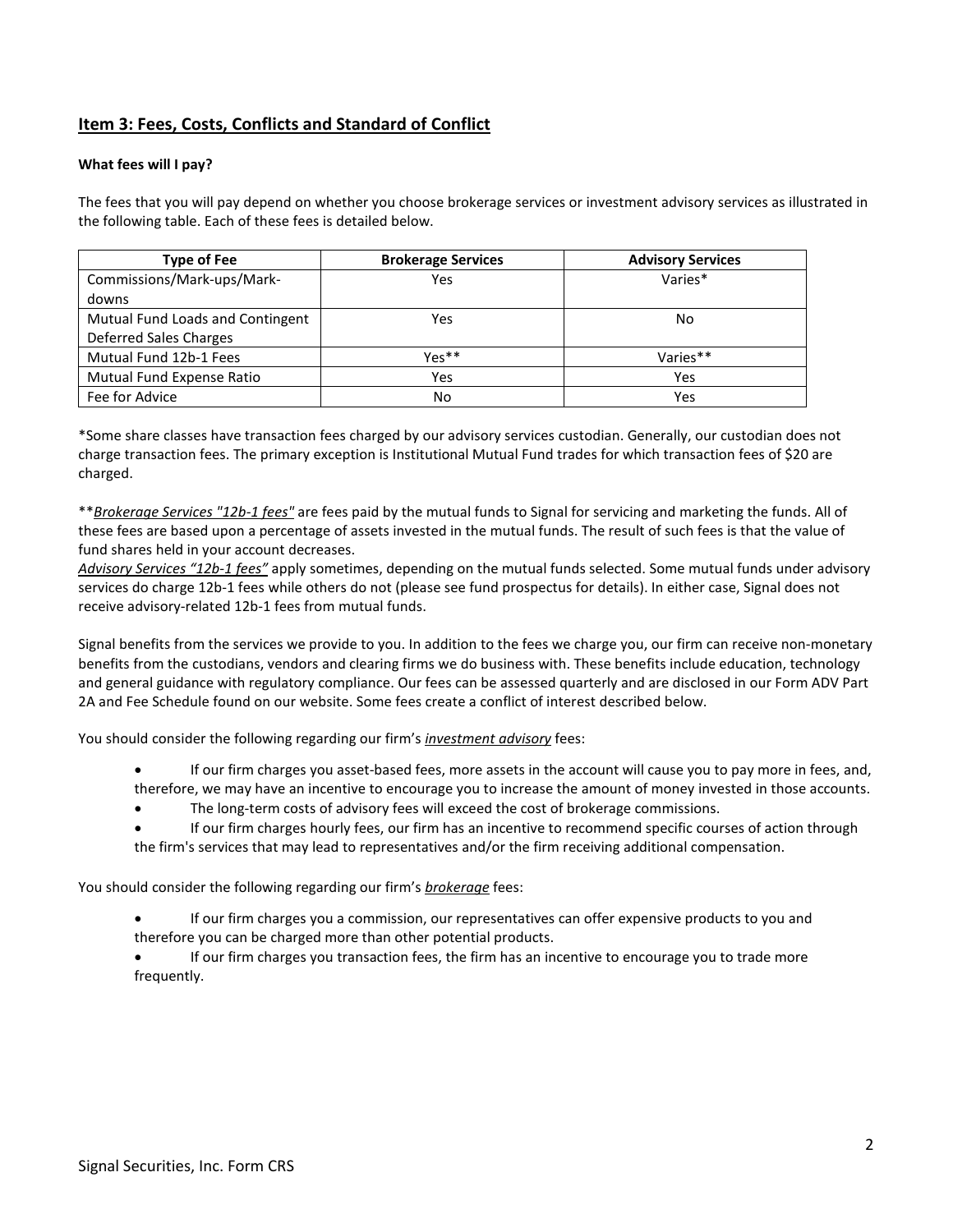## **Additional Information:**

**You will pay fees and costs whether you make or lose money on your investments. Fees and costs will reduce any amount of money you make on your investments over time. Please make sure you understand what fees and costs you are paying. For more detailed information about our fees and costs please review our Form ADV, Part 2A brochure (specifically Items 5.A., B., C., and D.) which can be found at http://www.signalsecurities.com/DiscForms.php or https://www.adviserinfo.sec.gov/IAPD/default.aspx. For more detailed information about our broker-dealer fees and costs please review our Regulation BI disclosure and Fee Schedule found at http://www.signalsecurities.com/DiscForms.php.**

### **Conversation Starters**  Ask your financial professional:

- *Help me understand how these fees and costs might affect my investments.  If I give you \$10,000 to invest, how much will go to fees and costs, and how much will be invested for me? How does the product offering (advisory service, mutual fund, annuity, stock, bond, etc.) impact the fees I pay?*

## *What are your legal obligations to me when providing recommendations as my broker-dealer or when acting as my investment adviser? How else does your firm make money, and what conflicts of interest do you have?*

When our firm provides you with a recommendation as your broker-dealer or acts as your investment adviser, we have to act in your best interest and not put our interest ahead of yours. At the same time, the way we make money creates some conflicts with your interests. You should understand and ask us about these conflicts because they can affect the recommendations and investment advice we provide you. Here are some examples to help you understand what this means.

- Our firm does not have revenue sharing arrangements, proprietary products, or act as a principal by offering products out of our own inventory.
- Our firm makes money by offering products and services to you that we in turn earn money on and therefore have an incentive to sell these products to you.
- Investment advisory fees can be higher than brokerage fees over a long period of time.

#### **Conversation Starters**  Ask your financial professional:

How might your conflicts of interest affect me, and how will you address them?

#### **Additional information:**

**For more detailed information about our fees and costs please review our Form ADV, Part 2A found at http://www.signalsecurities.com/DiscForms.php or https://www.adviserinfo.sec.gov/IAPD/default.aspx. For more detailed information about our fees and costs please review our Regulation BI disclosure and Fee Schedule found at http://www.signalsecurities.com/DiscForms.php.**

#### **How do your financial professionals make money?**

- Our professionals are compensated for advisory services based on the amount of assets they service and therefore earn higher compensation for investing more of your money.
- Our professionals are compensated for brokerage services based on the volume of certain products sold and therefore can earn higher commissions by recommending certain products.